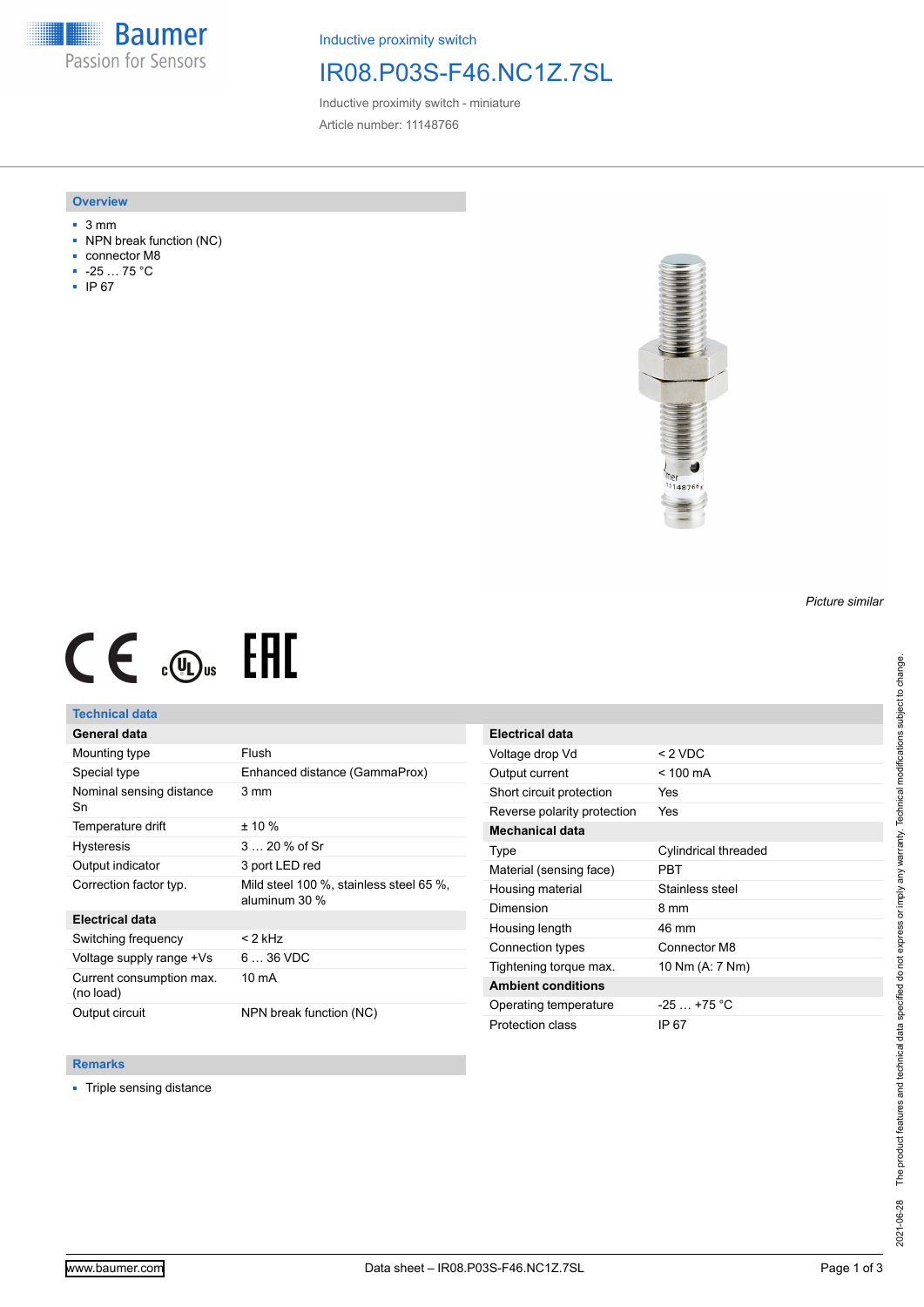

Inductive proximity switch

# IR08.P03S-F46.NC1Z.7SL

Inductive proximity switch - miniature Article number: 11148766

**Dimension drawing**





**Correction factors for different mounting situation (approx.)**



| Mounting material | Correction factor |
|-------------------|-------------------|
| Mild steel        | $100\%$           |
| Stainless steel   | $100\%$           |
| Aluminum          | 100%              |



| Mounting material | Correction factor |
|-------------------|-------------------|
| Mild steel        | $100\%$           |
| Stainless steel   | 90%               |
| Aluminum          | $85\%$            |



| Mounting material | Correction factor |
|-------------------|-------------------|
| Mild steel        | $100\%$           |
| Stainless steel   | 80%               |
| Aluminum          | 70 %              |